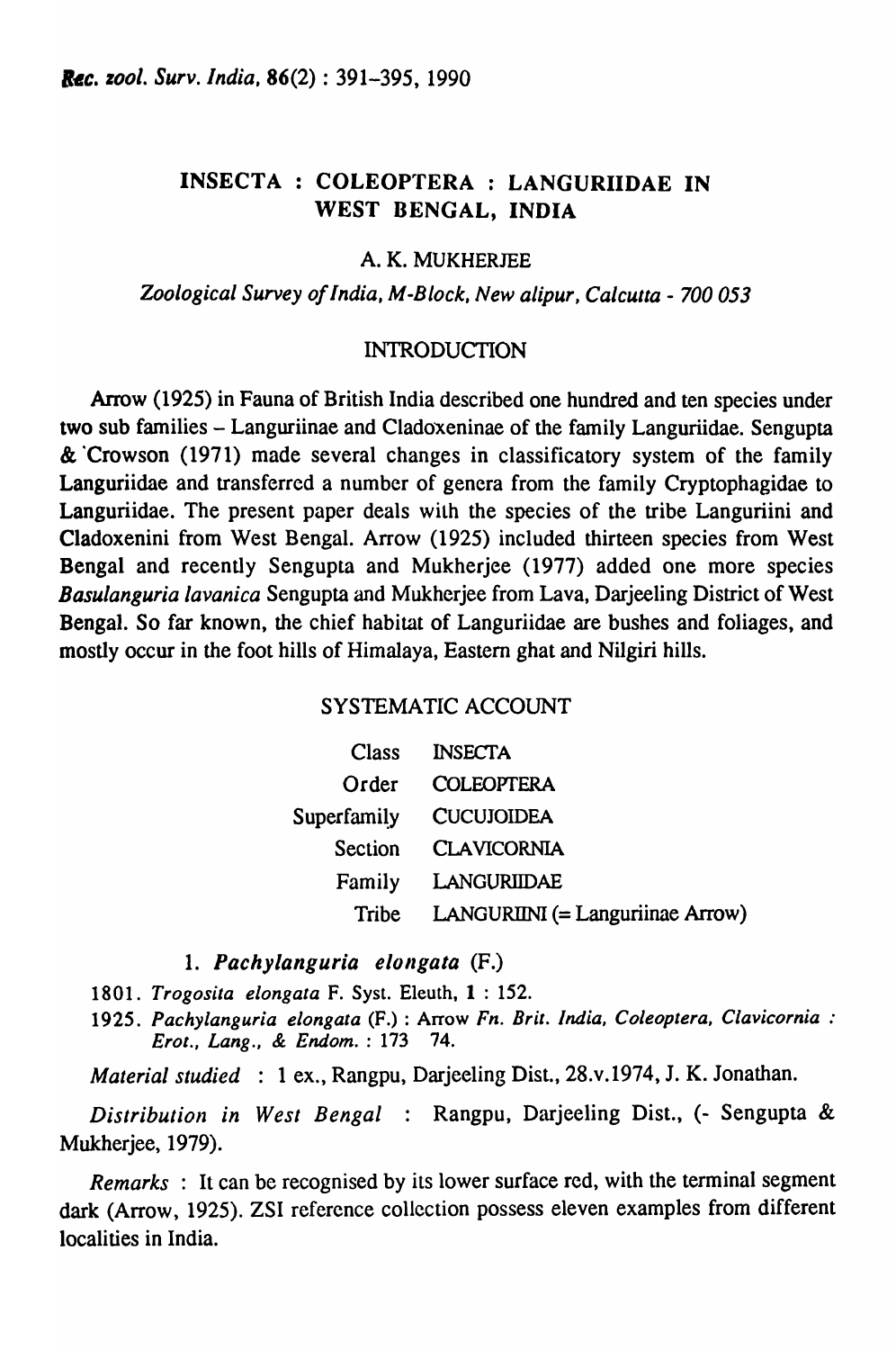## *2. Petralanguria variiventris* Kraatz

1899. *Tetralanguria variiventris* Kraatz. *Deutsche Ent. ZeitscM.* : 348.

1925. *Pachylanguria variiventris* Arrow, *Fn. Brit., India, Coleoptera. Clavicornia.: Erot. Lang.* & *Endom.* : 174 75.

*Material studied* : 2 exs. Pashok, Darjeeling DisL, 3.vi.1930, S. L. Hora.

*Distribution in West Bengal* : Nurbong and Pashok, Darjeeling.

*Remarks* : It can be recognised by its lower surface without entirely red segments (Arrow, 1925). ZSI reference collection possess sixteen exs. collected from different localities in India.

### *3. Pachylanguria collaris* Crotch

*1876. Pachylanguria collaris* Crotch. *Cist. Ent.l* : 377.

1925. *Pachylanguria collaris* Crotch : Arrow, *Fn. Brit. India, Coleoptera, Clavicornia* .' *Erot., Lang.,* & *Endom.* : 178.

*Material studied* : 17 exs., Mahanuddi valley, Nurbong, Darjeeling Dist., H. Stevens.

*Distribution in West Bengal:* Mahanuddi valley, Nurbong, Darjeeling dist.

*Remarks* : It can be recomised by its pronotum strongly transverse not narrowing from base to front margin (Arrow, 1925). ZSI reference collection possess seventeen examples collected from different localities in India.

#### *4. Doubledaya viator* White

- 1850. *Doubledaya viator* White, *Proc. Em. Soc. Lond.,* : 13.
- 1925. *Doubledaya viator* White : Arrow, *Fn, Brit. India, Coleoptera, Clavicornia : Erot. Lang. & Endom.* : 187 88.

*Material studied* : 13 exs. Nurbong, Darjeeling, H. Stevens.

*Distribution in West Bengal* : Nurbong, Darjeeling.

*Remarks* : It can be recognised by its legs being very long, elytra strongly punctured (Arrow, 1925). ZSI reference collection possess thirteen examples collected from different localities in India.

#### *5. Doubledaya atripennis* Arrow

1925. *Doubledaya atripennis Arrow, Fn. Brit. India, Coleoptera; Clavicornia : Erot.* Lang. & Endom: 189-90.

*Material studied* : None represented in the reference collection.

*Distribution in West Bengal* : Darjecling.

*Remarks:* It can be recognised by its elytra and abdomen black (Arrow, 1925). ZSI collection possess none.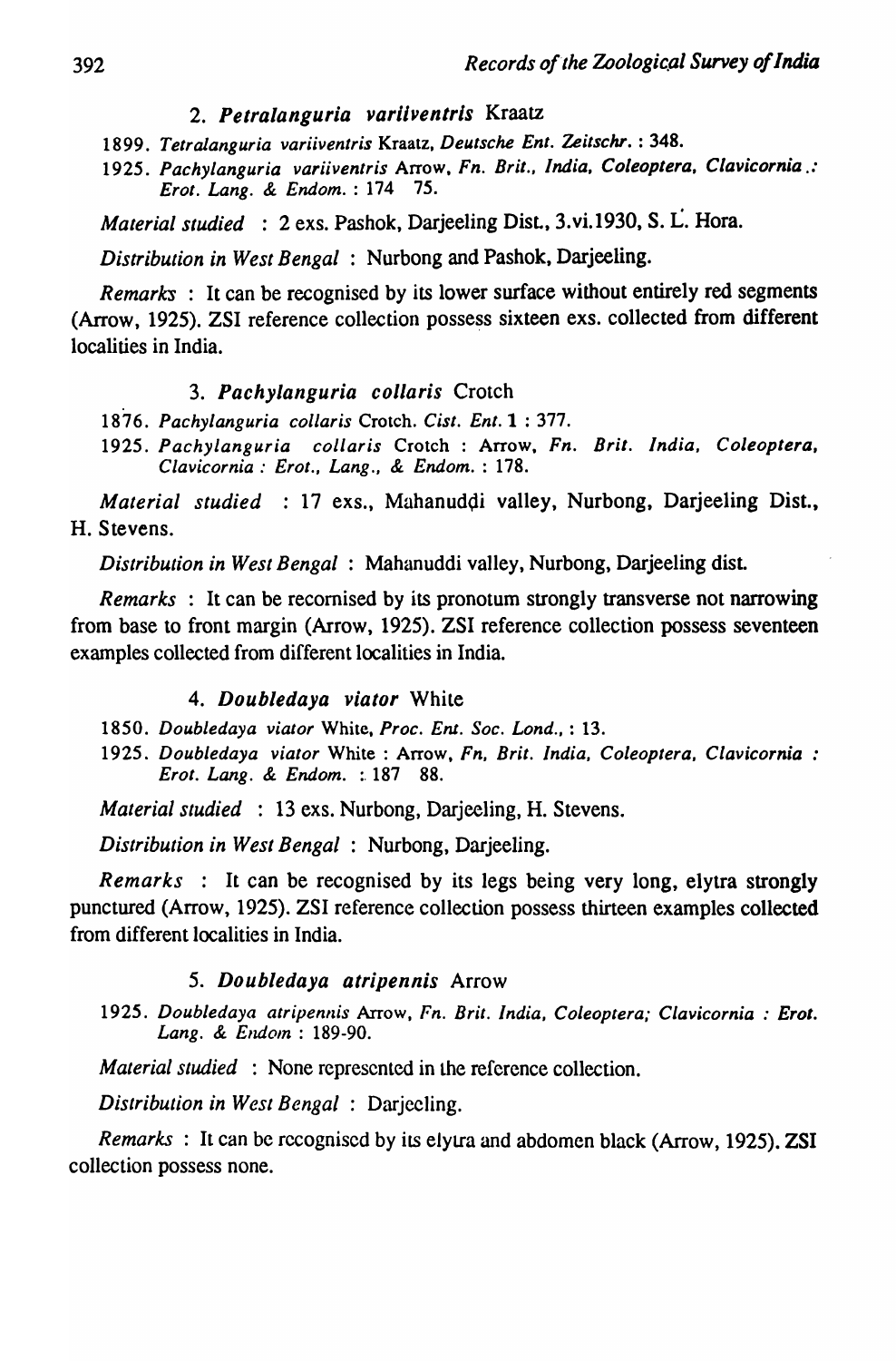### *6. Doubledaya severini* Fowler

*1893. Doubledaya severini* Fowl. *Ann. Soc. Enl. Belg.* XXXVii: 74.

*1925. Doubledaya severini* Fowl. : *Arrow. Fn. Brit. India, Coleoptera; Clavicornia; Erot. Lang.* & *Endom.* 190 - 91.

*Material studied* : 1 ex., Kurseong, P. Braet.

*Distribution West Bengal* : Kurseong; Nurbong, Mahanadi Valley, Darjeeling.

*Remarks* : It can be recognised by its elytra being blue & abdomen red (Arrow, 1925). ZSI collection possess one example from Darjeeling in India.

#### *7. Doubledaya ustulala* Arrow

*1925. Doubledaya ustulala* Arrow, *Fn. Birt. India, Coleoptera; Clavicornia* : *Erot. Lang.* & *Endom,* : 191 - 92.

*Material studied* : None represented in the collection.

*Distribution in Wesi Bengal:* Nurbong, Darjeeling.

*Remarks* : It can be recognised by its red, with the extremities of the elytra black (Arrow, 1925). ZSI collection possess none.

#### *8. Doubledaya ruficollis* (Kr.)

- *1899. Cosmolanguria ruficollis* Kr., *Dautsche Ent. Zeitschr.* : 351.
- *1925. Doubledaya ru[icol/is,* Arrow, *Fn. Brit. India Coleoptera, Clavicornia* : *Erot. Lang.* & *Endom.* : 196 - 97.

*Material studied* : 2 exs., Nurbong, Darjeeling, H. Stevens.

*Distribution in West Bengal* : Burbong, Darjeeling.

*Remarks* : It can be recognised by its club of the antennae being 3 - jointed and head dark (Arrow, 1925). ZSI reference collection possess two examples from Darjeeling in India.

#### 9. *Doubledaya forcipala* Arrow

*1925. Doubledaya forcipata* Arrow, *Fn. Brit. India. Coleoptera, Clavicornia* : *Erot. Lang.* & *Endom.* : 201 - 202.

*Material studied* : None represented in the reference collection.

*Distribution in West Bengal* : Darjceling.

*Remarks* : It can be recognised by its antennal club being with 4 - jointed (Arrow, 1925). ZSI collection possess none.

#### 10. Doubledaya mouhoti (Crotch)

*1876. Languriosoma mouhoti, Crotch, Cist.* Ent. 1 : 379.

1925. Doubledaya mouhoti (Crotch) : Arrow, Fn. Brit. India, Coleoptera, *Clavicornia: Erot. Lang.* & *Endom.* : 202 203.

*Malerial studied* : 1 ex., Pcdong, Darjccling, A Dosgodinus.

*Distribution in West Bengal* : Pedong, Darjceling.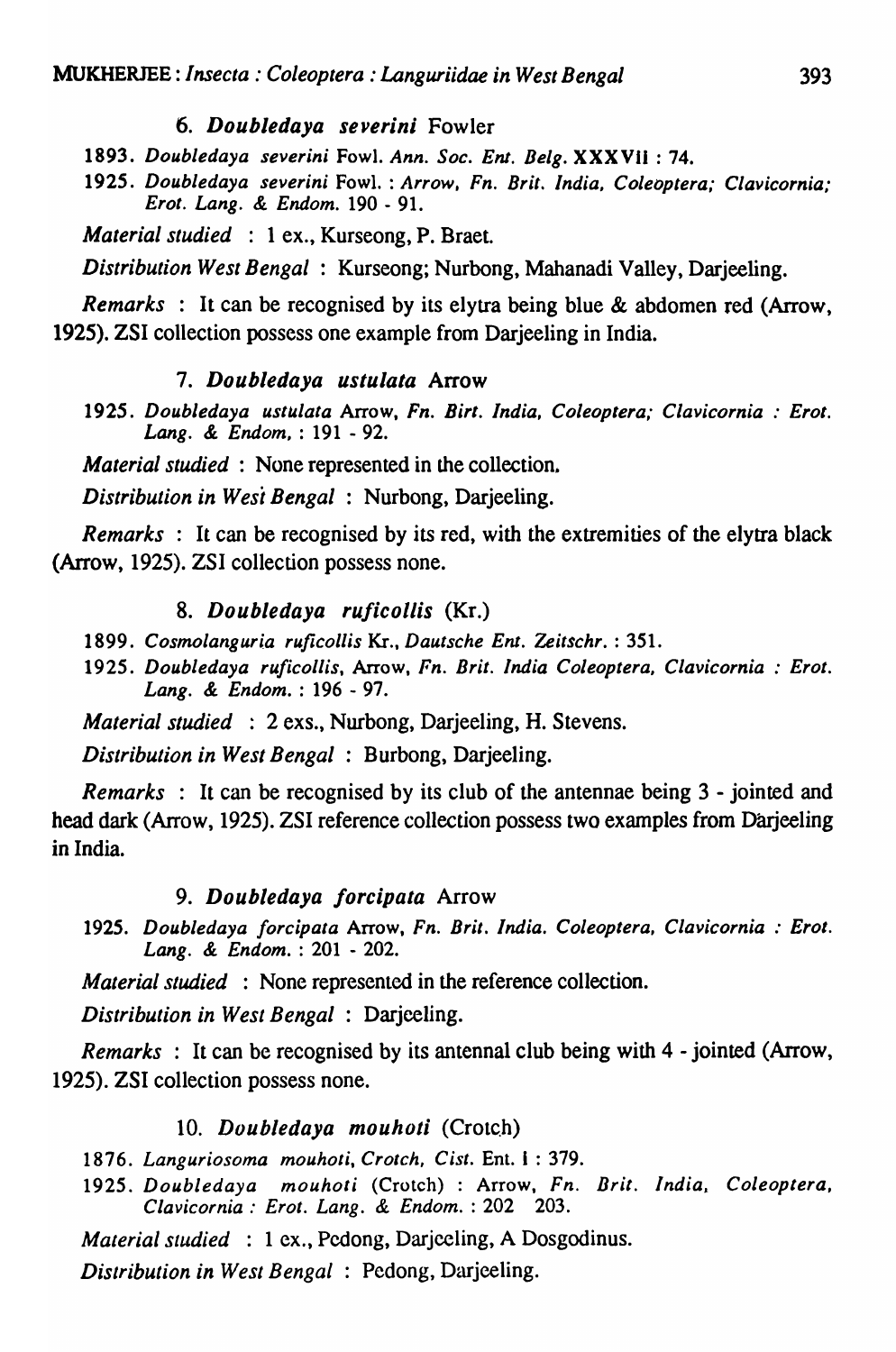*Remarks* : It can be recognised by its red, with the legs & tips of the elytra black (Arrow, 1925), ZSI collection possess one example collected from Pedong in India.

*11. Basulanguria lavanica* Sengupta & Mukherjee *1977, Basulanguria lavanica* Sengupta & Mukherjee *Orient. Ins.* 11(1) : 1 - 4. *Material examined* : 2 exs., Lava, Darjeeling, J. K. Jonathan. *Distribution in West Bengal:* Lava, Darjeeling.

*Remarks* : It can be recognised by its small size, and slender, somewhat parallelsided body and  $15.00$  mm. in length (Sengupta & Mukherjee, 1977). ZSI reference collection possess one Holotype & one Paratype.

## *12. Anadastus longior* Arrow

*1925. Anadastus longior* Arrow, *FIl. Brit. India, Coleoptera, Clavicornia* . *Erot. Lang.,* & *Endom.* : 214.

*Material studied* : None represented in the collection.

*Distribution in West Bengal* : Gopaldhara, Darjeeling.

*Remarks* : It can be recognised by its abdominal lines being divergent (Arrow, 1925). ZSI collection possess none.

## *13. Anadastus bifasciatus* (Motsch.)

- *1860. Languria bifasciata* Motsch, *Sehrent's Reisen im Amrul.* II : 241.
- 1925. Anadastus bifasciatus, Arrow : Fn. Brit. India, Coeloptera, Clavicornia, Erot., *Lang.,* & *Endom.* : 230 - 31.

*Material studied* : 2 exs., Suravisthan, Badkulla, 10 kms. away from Krishnagar, Nadia, on grass, 14.3.1982, D. N. Biswas.

*Distribution in West Bengal* : Bengal: Barway (pere Cardon) - Arrow 1925, now in Bihar. But author recorded two examples from Suravisthan, Badkulla, Krishnagar in Nadia in West Bengal (Mukherjee & Biswas, in press).

*Remarks* : It can be recognised by its head being black & elytra not truncate (- Arrow, 1925). ZSI collection possess two examples from Badkulla in West Bengal in India

## *14. Caenoianguria birmanica* (Har.)

1879. Languria birmanica Har., Mitth. Munch. Ent. ver. **iii**: 74.

*1925. Caenolanguria birmanica,* Arrow: *Fn. Brit. India. Coleoptera, Clavieornia* " *Erot. Lang.* & *Endom.* : 241 42.

*Material studied* : 4 eX\$., Gopaldhara, Darjeeling, 4720 ft., H. Stevens. *Distribution in West Bengal* : Gopaldhara, Darjeeling.

*Remarks* : It can be recognised by its elytra being brown, with legs closely punctured lines (Arrow, 1925). ZSI collection possess four examples collected from Darjeeling in India.